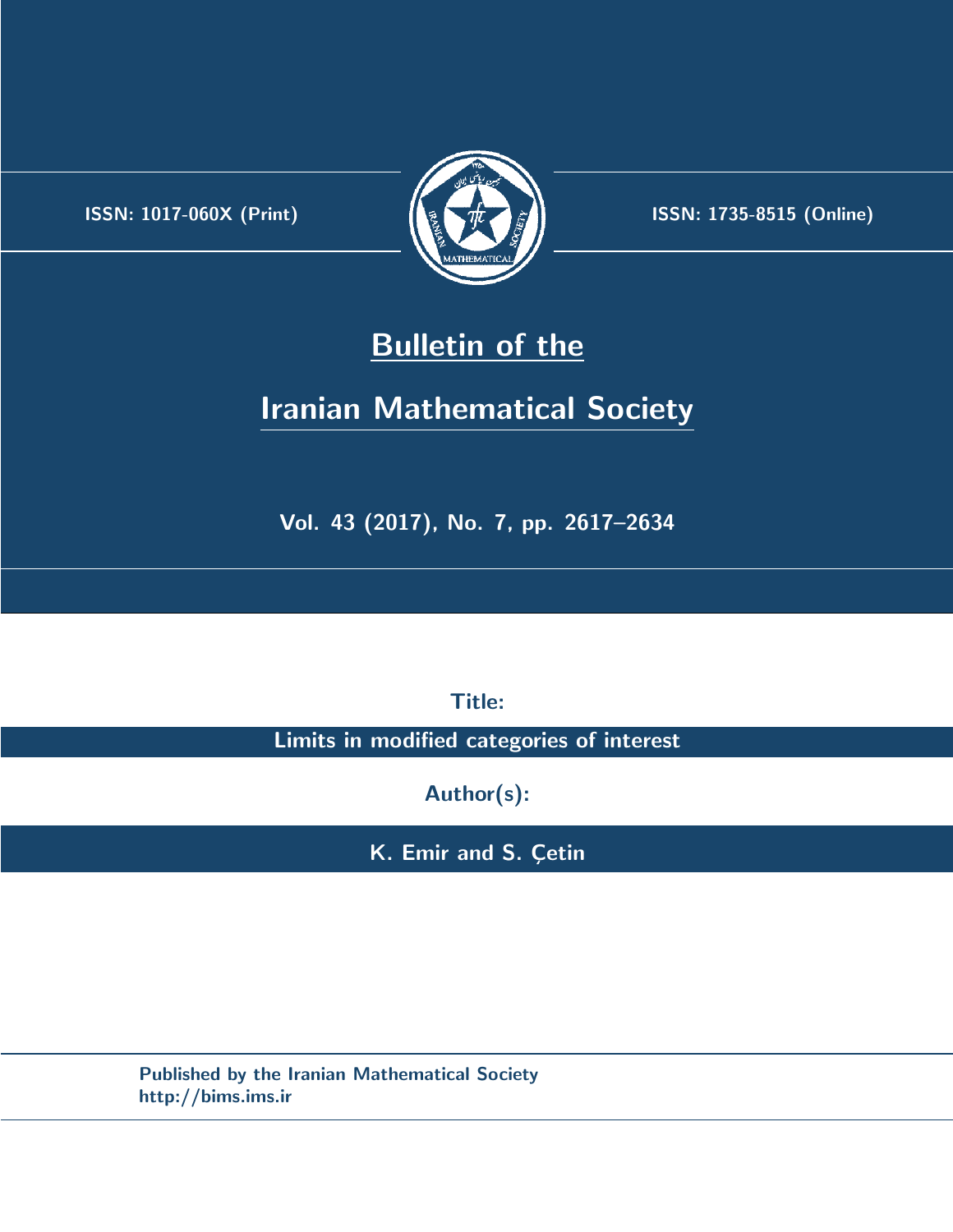Bull. Iranian Math. Soc. Vol. 43 (2017), No. 7, pp. 2617–2634 Online ISSN: 1735-8515

### **LIMITS IN MODIFIED CATEGORIES OF INTEREST**

K. EMİR<sup>\*</sup> AND S. CETIN

(Communicated by Rahim Zaare-Nahandi)

Abstract. We prove completeness of the category of crossed modules in a modified category of interest. We define pullback crossed modules and pullback cat<sup>1</sup>-objects that are both obtained by pullback diagrams with extra structures on certain arrows. These constructions unify many corresponding results for the cases of groups, commutative algebras and can also be adapted to various algebraic structures.

**Keywords:** Modified category of interest, crossed module, cat<sup>1</sup>-object, limit.

**MSC(2010):** Primary: 18D05; Secondary: 17A30, 18A30, 18A35.

#### 1. **Introduction**

The notion of category of interest was introduced to unify various properties of algebraic structures. The main idea is due to Higgins [[13\]](#page-18-0) which was improved by Orzech  $[19]$  $[19]$  $[19]$ . As indicated in  $[8, 9, 15-17, 19]$  $[8, 9, 15-17, 19]$  $[8, 9, 15-17, 19]$  $[8, 9, 15-17, 19]$  $[8, 9, 15-17, 19]$  $[8, 9, 15-17, 19]$  $[8, 9, 15-17, 19]$ , algebraic categories are the main examples of category of interest. On the other hand, the categories of cat<sup>1</sup> -objects of Lie (associative, Leibniz, etc.) algebras are not category of interest. Because of this, the authors of [\[5](#page-17-0)] introduced a new type of this notion, called *modified category of interest,* that satisfies all axioms of the former notion except one, which is replaced by a new and modified axiom. The main examples are those which are equivalent to the categories of crossed modules in the categories of groups, (commutative) algebras, dialgebras, Lie and Leibniz algebras, etc. See  $[4, 7, 11, 18, 20]$  $[4, 7, 11, 18, 20]$  $[4, 7, 11, 18, 20]$  $[4, 7, 11, 18, 20]$  $[4, 7, 11, 18, 20]$  $[4, 7, 11, 18, 20]$  $[4, 7, 11, 18, 20]$  $[4, 7, 11, 18, 20]$  $[4, 7, 11, 18, 20]$  $[4, 7, 11, 18, 20]$  $[4, 7, 11, 18, 20]$  for more examples.

Crossed modules were introduced by Whitehead in [[23](#page-18-9)] as a model of homotopy 2-types and they were used to classify higher dimensional cohomology groups. The notion of crossed module is also defined for various algebraic structures. However, the definition of crossed modules in modified categories of interest unifies all of these definitions. As an equivalent model of homotopy 2-types,  $cat^1$ -groups were introduced by Loday in  $[14]$  $[14]$ . This notion and the

*⃝*c 2017 Iranian Mathematical Society

Article electronically published on December 30, 2017.

Received: 7 January 2017, Accepted: 21 January 2018.

*<sup>∗</sup>*Corresponding author.

<sup>2617</sup>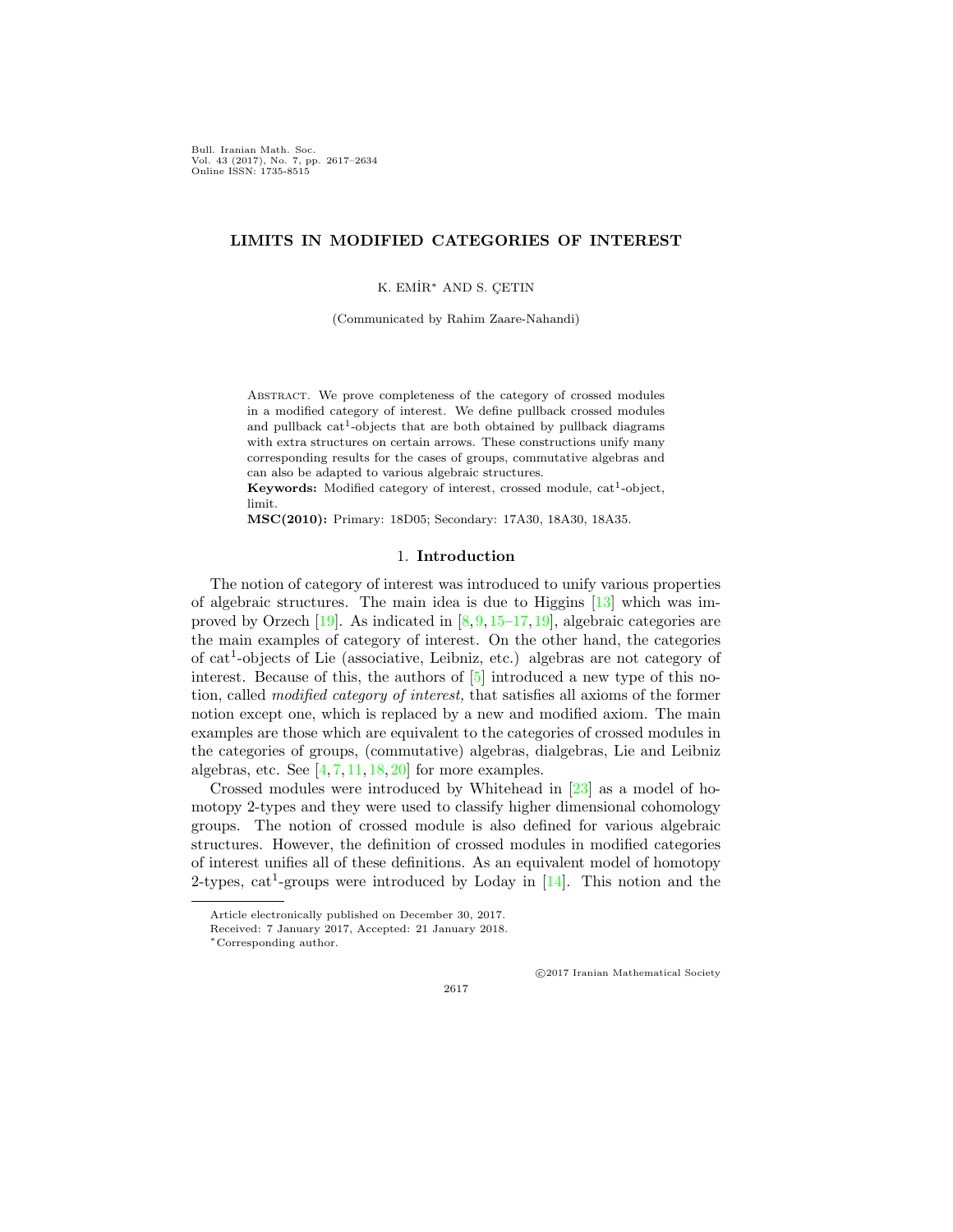corresponding equivalence were also adapted to several algebraic structures, as well as to modified category of interest [\[22](#page-18-11)].

In this paper, we first prove that the category of crossed modules in a modified category of interest  $\mathbb C$  is finitely complete. This unifies a number of constructions given in [\[21](#page-18-12)]. Then, we define pullback crossed modules and pullback  $cat<sup>1</sup>$ -objects in  $\mathbb C$  that are both obtained by pullback diagrams with extra categorical structures on certain arrows. These definitions unify the constructions and results given in  $[2,3,6]$  $[2,3,6]$  $[2,3,6]$  $[2,3,6]$  $[2,3,6]$ . Moreover, one can adapt them to other different algebraic structures such as Lie algebras, Leibniz algebras, dialgebras, etc.

#### 2. **Preliminaries**

In this section, we recall some notions from  $[5, 14, 22]$  $[5, 14, 22]$  $[5, 14, 22]$  $[5, 14, 22]$  $[5, 14, 22]$  $[5, 14, 22]$ .

## 2.1. **Modified Category of Interest.**

**Definition 2.1.** Let  $\mathbb C$  be a category of groups with a set of operations  $\Omega$  and with a set of identities  $E$  such that  $E$  includes the group identities and the following conditions hold. If  $\Omega_i$  is the set of *i*-ary operations in  $\Omega$ ,  $i = 0, 1, 2$ , then:

- (a)  $\Omega = \Omega_0 \cup \Omega_1 \cup \Omega_2;$
- (b) the group operations (written additively :  $0, -, +$ ) are elements of  $\Omega_0$ ,  $\Omega_1$  and  $\Omega_2$  respectively. Let  $\Omega'_2 = \Omega_2 \setminus \{ + \}, \Omega'_1 = \Omega_1 \setminus \{ - \}$ . Assume that if  $* \in \Omega_2$ , then  $\Omega'_2$  contains  $*^\circ$  defined by  $x *^\circ y = y * x$ . Furthermore, assume  $\Omega_0 = \{0\};$
- (c) for each  $* \in \Omega'_2$ , E includes the identity  $x * (y + z) = x * y + x * z$ ;
- (d) for each  $\omega \in \Omega'_1$  and  $* \in \Omega'_2$ , E includes the identities  $\omega(x+y)$  $\omega(x) + \omega(y)$  and *either* the identity  $\omega(x * y) = \omega(x) * \omega(y)$  *or* the identity  $\omega(x * y) = \omega(x) * y$ .

Denote by  $\Omega'_{1S}$  the subset of those elements in  $\Omega'_{1}$  which satisfy the identity  $\omega(x * y) = \omega(x) * y$ , and by  $\Omega''_1$  all other unary operations, i.e., those which satisfy the first identity in (d).

Let *C* be an object of  $\mathbb C$  and  $x_1, x_2, x_3 \in C$ :

- (e)  $x_1 + (x_2 * x_3) = (x_2 * x_3) + x_1$ , for each  $* \in \Omega'_2$ ,
- (f) for each ordered pair  $(*, \overline{*}) \in \Omega_2' \times \Omega_2'$  there is a word *W* such that:

$$
(x_1 * x_2) * x_3 = W(x_1(x_2x_3), x_1(x_3x_2), (x_2x_3)x_1, (x_3x_2)x_1,
$$
  

$$
x_2(x_1x_3), x_2(x_3x_1), (x_1x_3)x_2, (x_3x_1)x_2),
$$

where each juxtaposition represents an operation in  $\Omega'_{2}$ .

A category of groups with operations  $\mathbb C$  satisfying conditions (a)-(f) is called a **modified category of interest**, or **MCI** for short.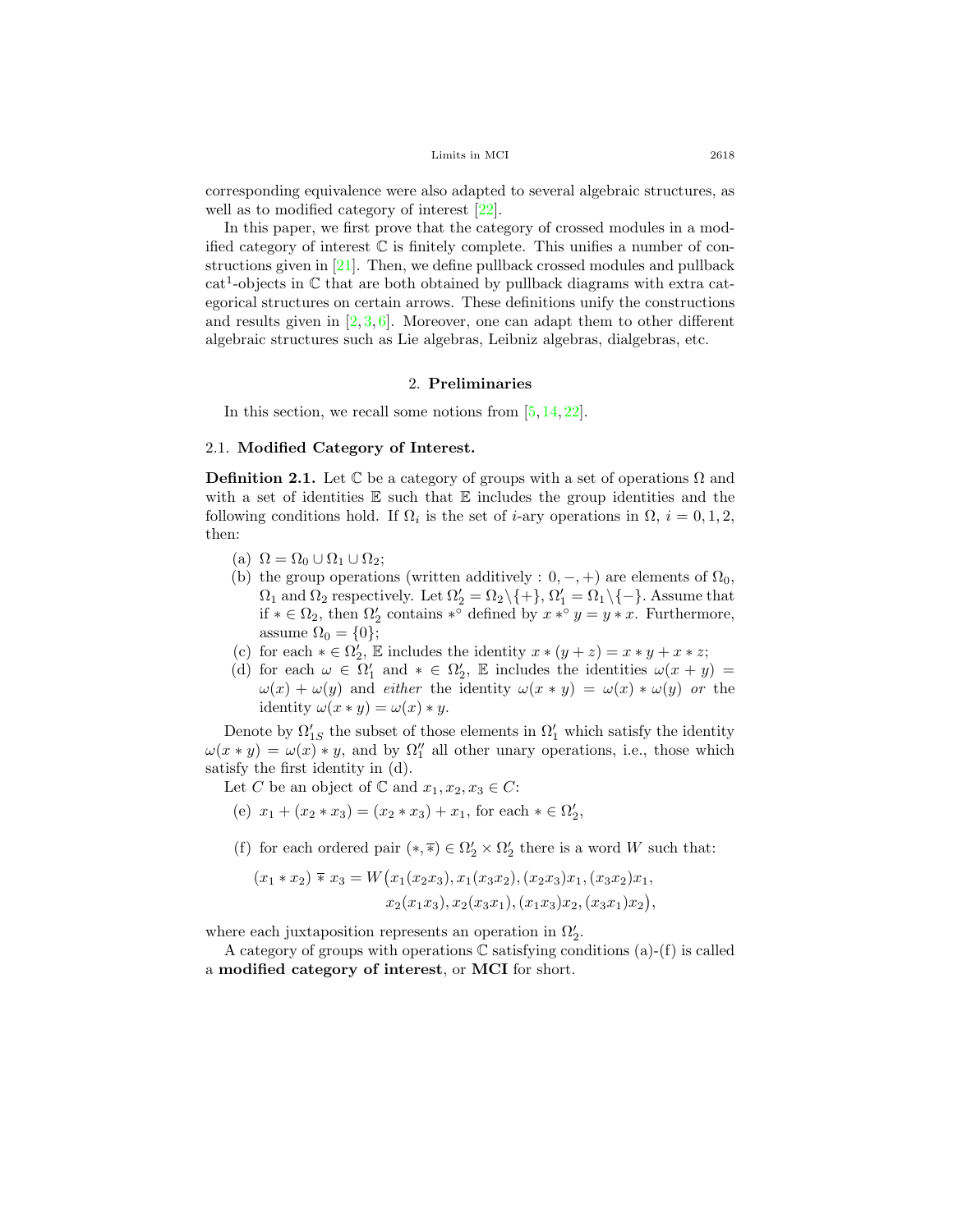2619 Emir and Çetin

As indicated in [\[5](#page-17-0)], the difference between this definition and that of the original **category of interest** is the modification of the second identity in (d). According to this definition every category of interest is also a modified category of interest.

**Definition 2.2.** Let *A, B* be two objects of  $\mathbb{C}$ . A map  $f: A \rightarrow B$  is called a morphism of  $\mathbb C$  if it satisfies

$$
f(a + a') = f(a) + f(a'),
$$
  

$$
f(a * a') = f(a) * f(a'),
$$

for all  $a, a' \in A$ ,  $* \in \Omega_2'$  and commutes with all  $w \in \Omega_1'$ .

<span id="page-3-1"></span>**Example 2.3.** The categories of groups, algebras, commutative algebras, Lie algebras, Leibniz algebras, dialgebras are all (modified) categories of interest.

**Example 2.4.** The categories **Cat<sup>1</sup>Ass**, **Cat<sup>1</sup>Lie**, **Cat<sup>1</sup>Leibniz**, i.e., the categories of  $cat^1$ -associative algebras,  $cat^1$ -Lie algebras and  $cat^1$ -Leibniz algebras are the examples of modified categories of interest, which are not categories of interest (see  $[5]$  $[5]$  for details).

*Notation.* From now on,  $\mathbb{C}$  will denote an arbitrary but a fixed modified category of interest.

**Definition 2.5.** Let  $B \in \mathbb{C}$ . A subobject of *B* is called an ideal if it is the kernel of some morphism.

In other words, *A* is an ideal of *B* if and only if *A* is a normal subgroup of *B* and  $a * b \in A$ , for all  $a \in A$ ,  $b \in B$  and  $* \in \Omega'_2$ .

**Definition 2.6.** Let  $A, B \in \mathbb{C}$ . An extension of *B* by *A* is a sequence:

<span id="page-3-0"></span>(2.1) 
$$
0 \longrightarrow A \xrightarrow{i} E \xrightarrow{p} B \longrightarrow 0
$$

where *p* is surjective and *i* is the kernel of *p*. We say that an extension is split if there exists a morphism  $s: B \to E$  such that  $ps = 1_B$ .

**Definition 2.7.** The split extension ([2.1](#page-3-0)) induces an action of *B* on *A* corresponding to the operations of  $\mathbb C$  with

$$
b \cdot a = s(b) + a - s(b),
$$
  

$$
b * a = s(b) * a,
$$

for all  $b \in B$ ,  $a \in A$  and  $* \in \Omega'_2$ .

The actions defined by the previous equations are called *derived actions* of *B* on *A*. Note that we use the notation "∗" to denote both the star operation and the star action.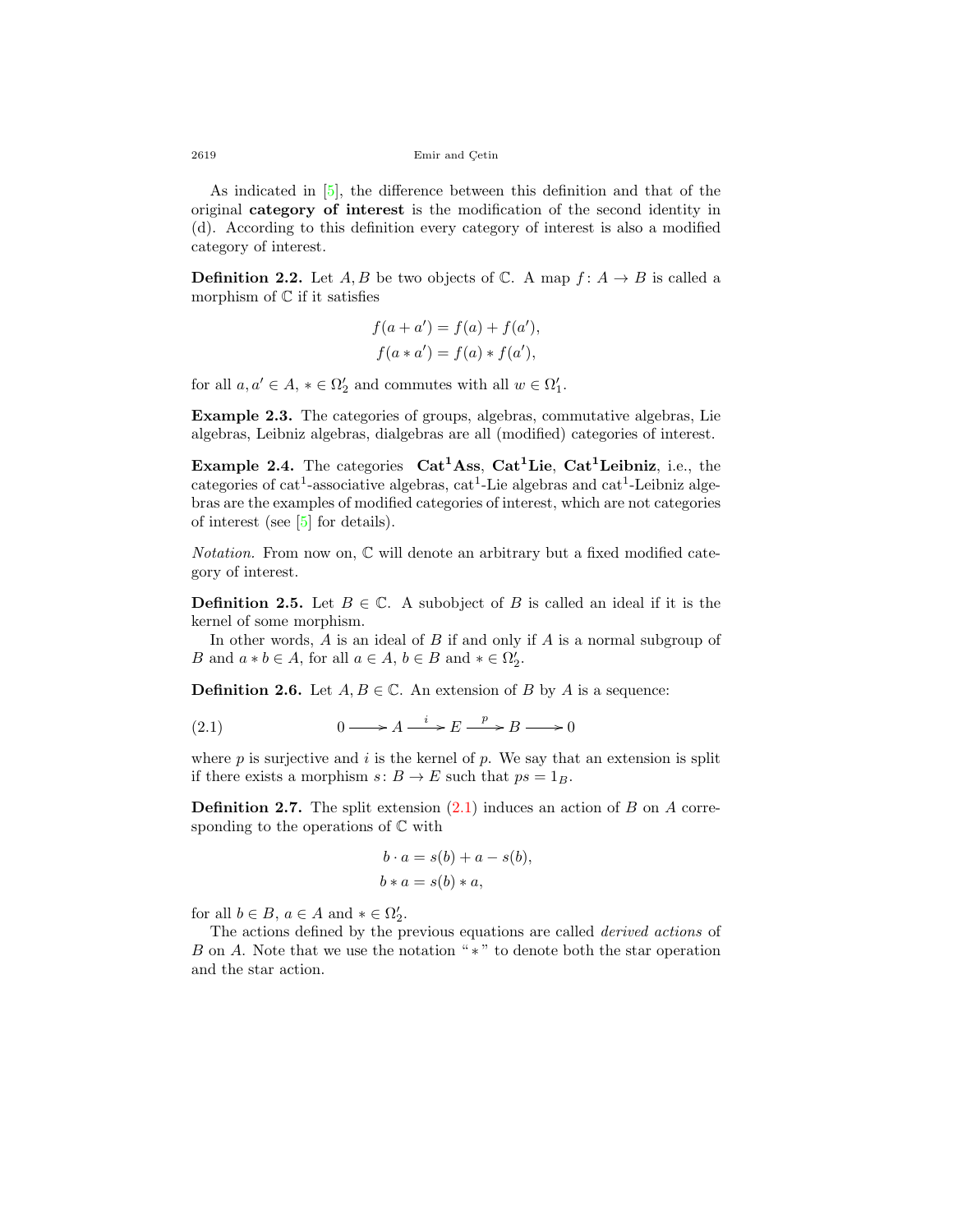Given an action of *B* on *A*, a semi-direct product  $A \rtimes B$  is a universal algebra, whose underlying set is  $A \times B$  and the operations are defined by

$$
\omega(a, b) = (\omega(a), \omega(b)),
$$
  
\n
$$
(a', b') + (a, b) = (a' + b' \cdot a, b' + b),
$$
  
\n
$$
(a', b') * (a, b) = (a' * a + a' * b + b' * a, b' * b)
$$

for all  $a, a' \in A, b, b' \in B, * \in \Omega'_2$ . An action of *B* on *A* is a derived action if and only if  $A \rtimes B$  is an object of  $\mathbb{C}$ .

Denote a general category of groups with operations of a modified category of interest  $\mathbb{C}$  by  $\mathbb{C}_G$ . A set of actions of *B* on *A* in  $\mathbb{C}_G$  is a set of derived actions if and only if it satisfies the following conditions

 $(1) \ 0 \cdot a = a$ ,  $(2)$   $b \cdot (a_1 + a_2) = b \cdot a_1 + b \cdot a_2$ (3)  $(b_1 + b_2) \cdot a = b_1 \cdot (b_2 \cdot a),$  $(4)$   $b * (a_1 + a_2) = b * a_1 + b * a_2,$ (5)  $(b_1 + b_2) * a = b_1 * a + b_2 * a$ , (6)  $(b_1 * b_2) \cdot (a_1 * a_2) = a_1 * a_2,$  $(7)$   $(b_1 * b_2) \cdot (a * b) = a * b$ ,  $(8)$   $a_1 * (b \cdot a_2) = a_1 * a_2,$ (9)  $b * (b_1 \cdot a) = b * a$ ,  $(10) \omega(b \cdot a) = \omega(b) \cdot \omega(a),$ (11)  $\omega(a * b) = \omega(a) * b = a * \omega(b)$  for any  $\omega \in \Omega'_{1S}$ , and  $\omega(a * b) = \omega(a) * \omega(b)$ for any  $\omega \in \Omega''_1$ ,  $(12)$   $x * y + z * t = z * t + x * y$ ,

 $\alpha$  for each  $\omega \in \Omega'_1$ ,  $* \in \Omega'_2$ ,  $b, b_1, b_2 \in B$ ,  $a, a_1, a_2 \in A$ ; and for  $x, y, z, t \in A \cup B$ whenever both sides of the last condition are defined.

#### 2.2. **Crossed Modules.**

**Definition 2.8.** A crossed module  $(C_1, C_0, \partial)$  in  $\mathbb C$  is given by a morphism *∂* :  $C_1$  →  $C_0$  with a derived action of  $C_0$  on  $C_1$  such that

- $XM1$ )  $\partial(c_0 \cdot c_1) = c_0 + \partial(c_1) c_0$  $\partial(c_0 * c_1) = c_0 * \partial(c_1)$
- $(XM2)$   $\frac{\partial(c_1) \cdot c'_1}{\partial(c_1) \cdot c'_1} = c_1 + c'_1 c_1$  $\partial(c_1) * c'_1 = c_1 * c'_1$

for all  $c_0 \in C_0$ ,  $c_1, c'_1 \in C_1$ ,  $* \in \Omega'_2$ .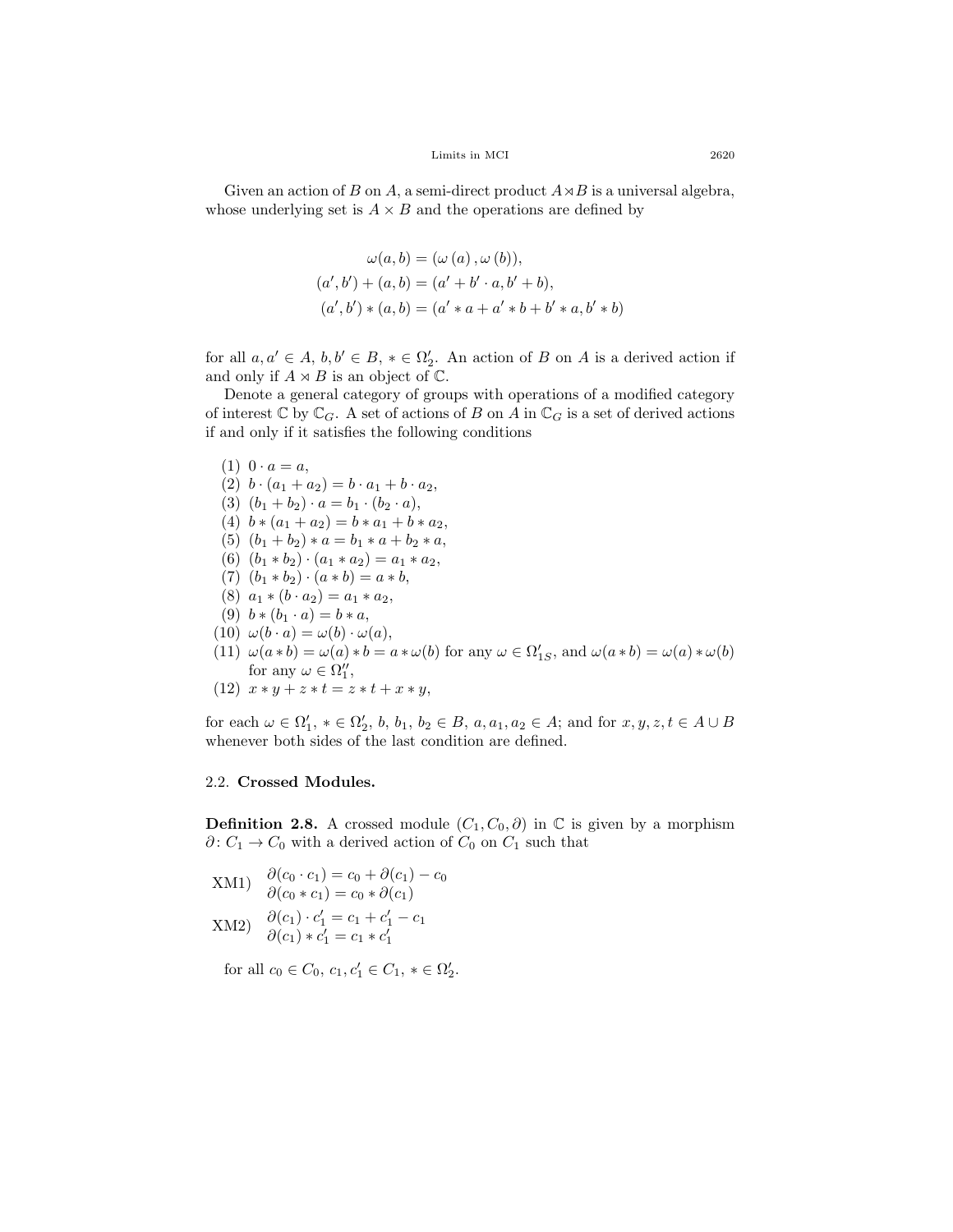2621 Emir and Çetin

A morphism between two crossed modules  $(C_1, C_0, \partial) \rightarrow (C'_1, C'_0, \partial')$  is a pair  $(\mu_1, \mu_0)$  of morphisms  $\mu_0: C_0 \to C'_0$ ,  $\mu_1: C_1 \to C'_1$ , such that the diagram



commutes and

$$
\mu_1(c_0 \cdot c_1) = \mu_0(c_0) \cdot \mu_1(c_1), \n\mu_1(c_0 * c_1) = \mu_0(c_0) * \mu_1(c_1)
$$

for all  $c_0 \in C_0$ ,  $c_1 \in C_1$  and  $* \in \Omega'_2$ .

Crossed modules and their morphisms form the category of crossed modules in C that will be denoted by **XMod**.

**Example 2.9** ( $\boxed{12}$ ). A crossed module of groups is given by a group homomorphism  $\partial: E \to G$  together with an action  $\triangleright$  of  $G$  on  $E$  such that (for all  $e, f \in E$  and  $g \in G$ )

- $\partial(g \triangleright e) = g \partial(e) g^{-1}$ ,
- $\partial(e) \triangleright f = e f e^{-1}$ .

**Example 2.10** ( $[12]$  $[12]$ ). A crossed module of Lie algebras is given by a Lie algebra homomorphism *∂* : e *→* g together with an action *▷* of g on e such that (for all  $e, f \in \mathfrak{e}$  and  $g \in \mathfrak{g}$ )

- $\partial(g \triangleright e) = [g, \partial(e)],$
- $\partial(e) \triangleright f = [e, f].$

Note that in the previous examples *▷* denotes both the group action and the Lie algebra action, respectively.

# 2.3. **Cat**<sup>1</sup> **Objects.**

**Definition 2.11.** Let *S* be a subobject of *R*. A cat<sup>1</sup>-object  $(e; s, t, R \rightarrow S)$ in  $\mathbb C$  is an object  $C$  together with morphisms  $s, t: R \to S$  and  $e: S \to R$  such that the following conditions are satisfied

- $se = id_S$  and  $te = id_S$ ,
- $\bullet$   $x * y = 0, x + y x y = 0$

for all  $* \in \Omega'_2$  and  $x \in \ker s, y \in \ker t$ .

Let  $C = (e; s, t : R \to S)$  and  $C' = (e'; s', t' : R' \to S')$  be two cat<sup>1</sup>-objects. A cat<sup>1</sup>-morphism  $(\phi, \varphi): C \to C'$  is a tuple which consists of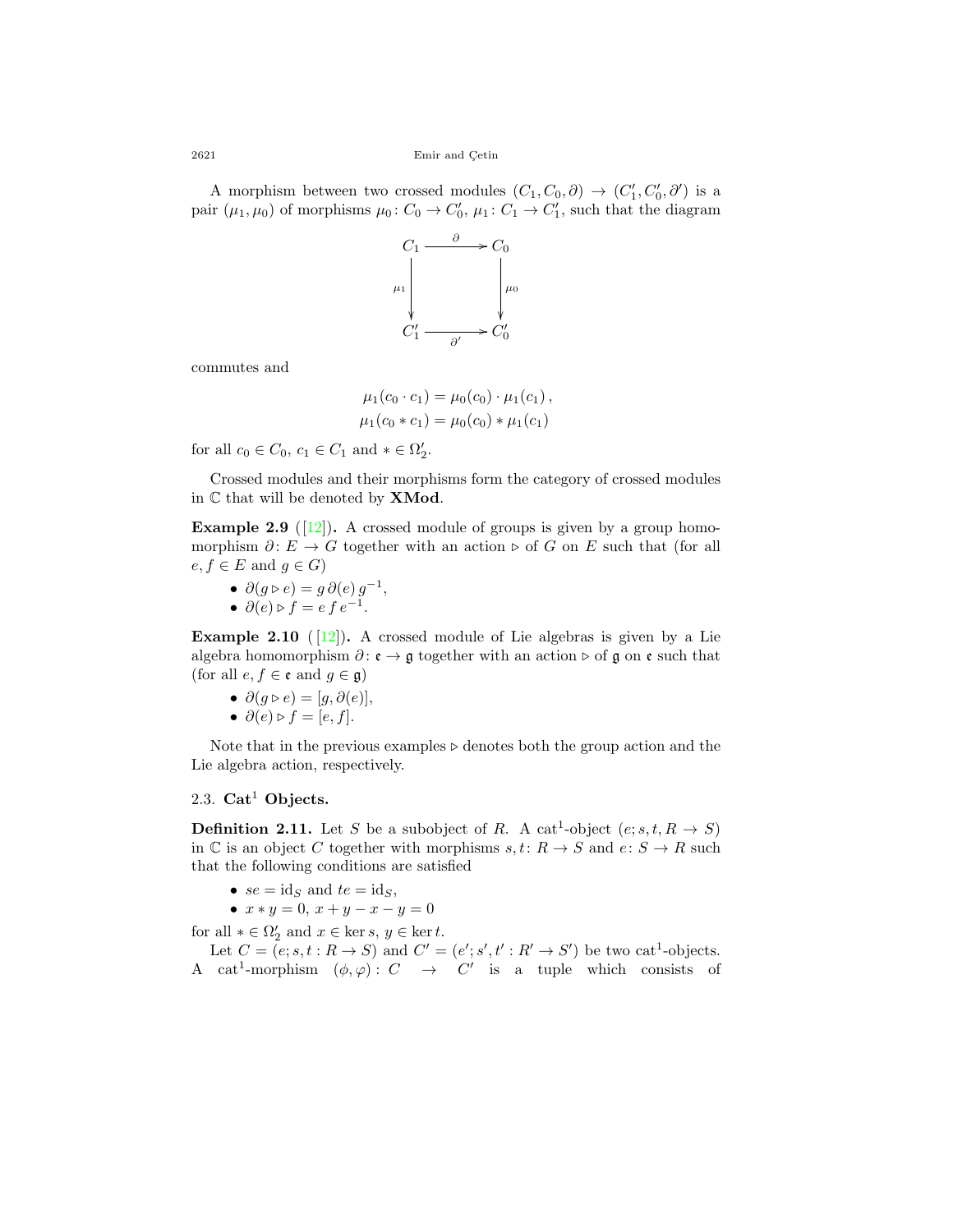morphisms  $\phi : R \to R'$  and  $\varphi : S \to S'$  such that the following diagram commutes



Cat<sup>1</sup>-objects and their morphisms form the category of cat<sup>1</sup>-objects in  $\mathbb C$ that will be denoted by **Cat<sup>1</sup>** .

*Notation*. We denote any cat<sup>1</sup>-object in  $\mathbb C$  by  $(R, S)$  for short.

**Example 2.12** ([[10](#page-18-14)]). A cat<sup>1</sup>-Leibniz algebra consists of a Leibniz algebra  $L$ , a sub Leibniz algebra *M* and Leibniz algebra homomorphisms  $s, t: L \rightarrow M$  and  $e: M \to L$  such that

- $se = id_M$  and  $te = id_M$ ,
- $[x, y] = 0 = [y, x],$

for all  $x \in \ker s, y \in \ker t$ .

**Example 2.13.** A cat<sup>1</sup>-dialgebra consists of a dialgebra  $[16]$  $[16]$  *D*, a sub dialgebra and dialgebra homomorphisms  $s, t: D \to F$  and  $e: F \to D$  such that

•  $se = id_F$  and  $te = id_F$ ,

• 
$$
x \exists y = 0 = y \exists x, x \vdash y = 0 = y \vdash x
$$

for all  $x \in \ker s, y \in \ker t$ .

**Proposition 2.14.** *The categories* **XMod** *and* **Cat<sup>1</sup>** *are naturally equivalent.*

*Proof.* Let  $(C_1, C_0, \partial)$  be a crossed module in  $\mathbb{C}$ . Consider the corresponding semi-direct product  $C_1 \rtimes C_0$  induced from the action of  $C_0$  on  $C_1$ . By using the morphisms  $s, t: C_1 \rtimes C_0 \to C_0$  and  $e: C_0 \to C_1 \rtimes C_0$  defined by  $s(c_1, c_0) = c_0$ ,  $t(c_1, c_0) = \partial(c_1) + c_0$  and  $e(c_0) = (0, c_0)$ , we obtain a cat<sup>1</sup>-object. This yields to the functor  $C^1$ : **XMod**  $\rightarrow$   $Cat^1$ . See [[22\]](#page-18-11) for the converse.

### 3. **Limits in MCI**

The cartesian product  $P \times R$  is the product object of P and R in  $\mathbb C$  with the projection morphisms satisfying the universal property.

Suppose that  $\alpha: P \to S$  and  $\beta: R \to S$  are two morphisms in  $\mathbb{C}$ . Then the subobject of the cartesian product

$$
P \times_{S} R = \{ (p, r) \mid \alpha (p) = \beta (r) \},
$$

i.e., the *fiber product*, defines the pullback of  $\alpha$ ,  $\beta$ .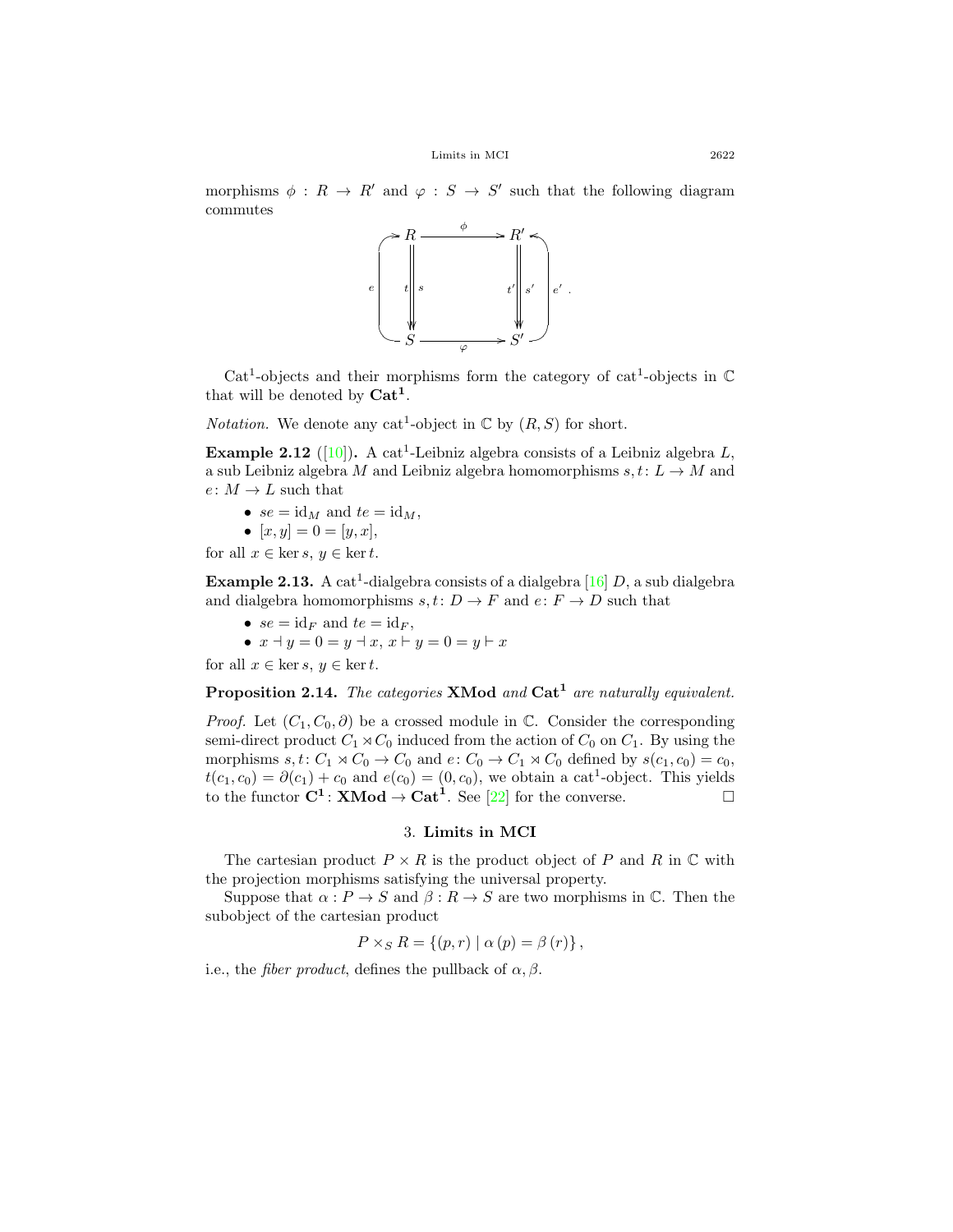2623 Emir and Çetin

Therefore, a modified category of interest  $\mathbb C$  has products and pullbacks which guarantees the existence of equalizer objects. Briefly, suppose that we have two parallel morphisms  $f, g \colon P \to R$ . Their equalizer is defined as  $Eq(f, g) = \{x \in P \mid f(x) = g(x)\}.$ 

Consequently, we can say that  $\mathbb C$  has all finite limits since it has both products and equalizers. Thus, C is finitely complete.

#### 3.1. **Limits in the Category of Crossed Modules in MCI.**

**Definition 3.1.** The category of crossed modules in C with fixed codomain *X* forms a full subcategory of **XMod** that is denoted by **XMod***/***X**. These kind of crossed modules will be called *crossed X-modules*.

<span id="page-7-0"></span>**Lemma 3.2.** *Given two crossed modules*  $(P, S, \alpha)$  *and*  $(R, S, \beta)$  *there is a crossed module*

$$
\partial: P \times_S R \to S,
$$

*where*  $\partial (p, r) = \alpha (p) = \beta (r)$  *and the action of S on*  $P \times_S R$  *is defined by* 

$$
s \cdot (p,r) = (s \cdot p, s \cdot r), \qquad s * (p,r) = (s * p, s * r).
$$

*Proof.* The action given above is well-defined and the action conditions are already satisfied. Moreover,  $\partial$  :  $P \times_S R \to S$  is a morphism of  $\mathbb C$  since

$$
\partial ((p,r) + (p',r')) = \partial (p + p', r + r')
$$
  
=  $\alpha (p + p')$   
=  $\alpha (p) + \alpha (p')$   
=  $\partial (p,r) + \partial (p',r').$ 

Similarly, we have

$$
\partial ((p,r)*(p',r')) = \partial (p,r)*\partial (p',r'),
$$

for all  $(p, r)$ ,  $(p', r') \in P \times_S R$ . Also  $\partial$  commutes with all  $w \in \Omega'_1$  since

$$
\partial \big( w(p,r) \big) = \partial \big( w(p),w(r) \big) = \alpha \big( w(p) \big) = w \big( \alpha(p) \big) = w \big( \partial (p,r) \big).
$$

Finally, *∂* satisfies the crossed module conditions

XM1)

$$
\partial(s \cdot (p,r)) = \partial(s \cdot p, s \cdot r) = \alpha(s \cdot p) = s + \alpha(p) - s = s + \partial(p,r) - s,
$$
  

$$
\partial(s * (p,r)) = \partial(s * p, s * r) = \alpha(s * p) = s * \alpha(p) = s * \partial(p,r),
$$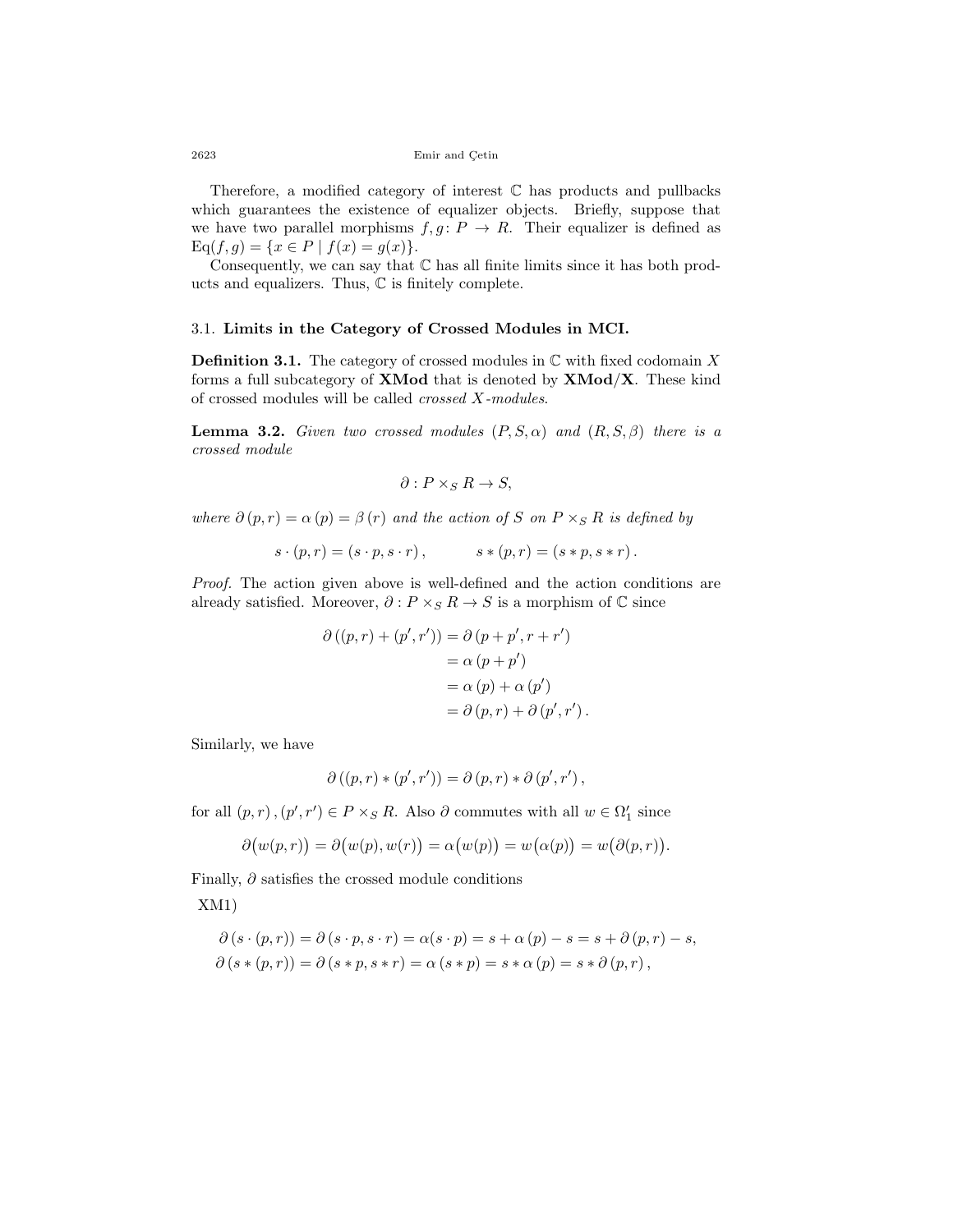$\frac{1}{2624}$  Limits in MCI

XM2)

$$
\partial (p', r') \cdot (p, r) = \alpha (p') \cdot (p, r)
$$
  
\n
$$
= (\alpha (p') \cdot p, \alpha (p') \cdot r)
$$
  
\n
$$
= (\alpha (p') \cdot p, \beta (r') \cdot r)
$$
  
\n
$$
= (p' + p - p', r' + r - r')
$$
  
\n
$$
= (p', r') + (p, r) - (p', r'),
$$
  
\n
$$
\partial (p', r') * (p, r) = \alpha (p') * (p, r)
$$
  
\n
$$
= (\alpha (p') * p, \alpha (p') * r)
$$
  
\n
$$
= (\alpha (p') * p, \beta (r') * r)
$$
  
\n
$$
= (p' * p, r' * r)
$$
  
\n
$$
= (p', r') * (p, r),
$$

for all  $(p, r)$ ,  $(p', r') \in P \times_S R$  and  $s \in S$ .

<span id="page-8-0"></span>**Lemma 3.3.** *Let*  $(\alpha, id)$ :  $(P, X, \gamma) \rightarrow (S, X, \partial')$  *be a crossed module morphism. Then there exists a crossed module*  $(P, S, \alpha)$  *where the action of S on P are defined along ∂ ′ , namely,*

$$
s \cdot p = \partial'(s) \cdot p, \quad s * p = \partial'(s) * p.
$$

*α*  $\begin{matrix} \alpha \\ \beta \end{matrix}$ *γ S*

*Proof.* Since  $(\alpha, id)$  is a crossed module morphism, the diagram

*P*

ľ.

*X*



$$
\alpha(s \cdot p) = \alpha(\partial'(s) \cdot p) = \partial'(s) \cdot \alpha(p) = s + \alpha(p) - s,
$$
  
 
$$
\alpha(s * p) = \alpha(\partial'(s) * p) = \partial'(s) * \alpha(p) = s * \alpha(p),
$$

XM2)

XM1)

$$
\alpha(p) \cdot p' = \partial'(\alpha(p)) \cdot p' = \gamma(p) \cdot p' = p + p' - p,
$$
  
 
$$
\alpha(p) * p' = \partial'(\alpha(p)) * p' = \gamma(p) * p' = p * p',
$$

for all  $s \in S$  and  $p, p' \in P$ .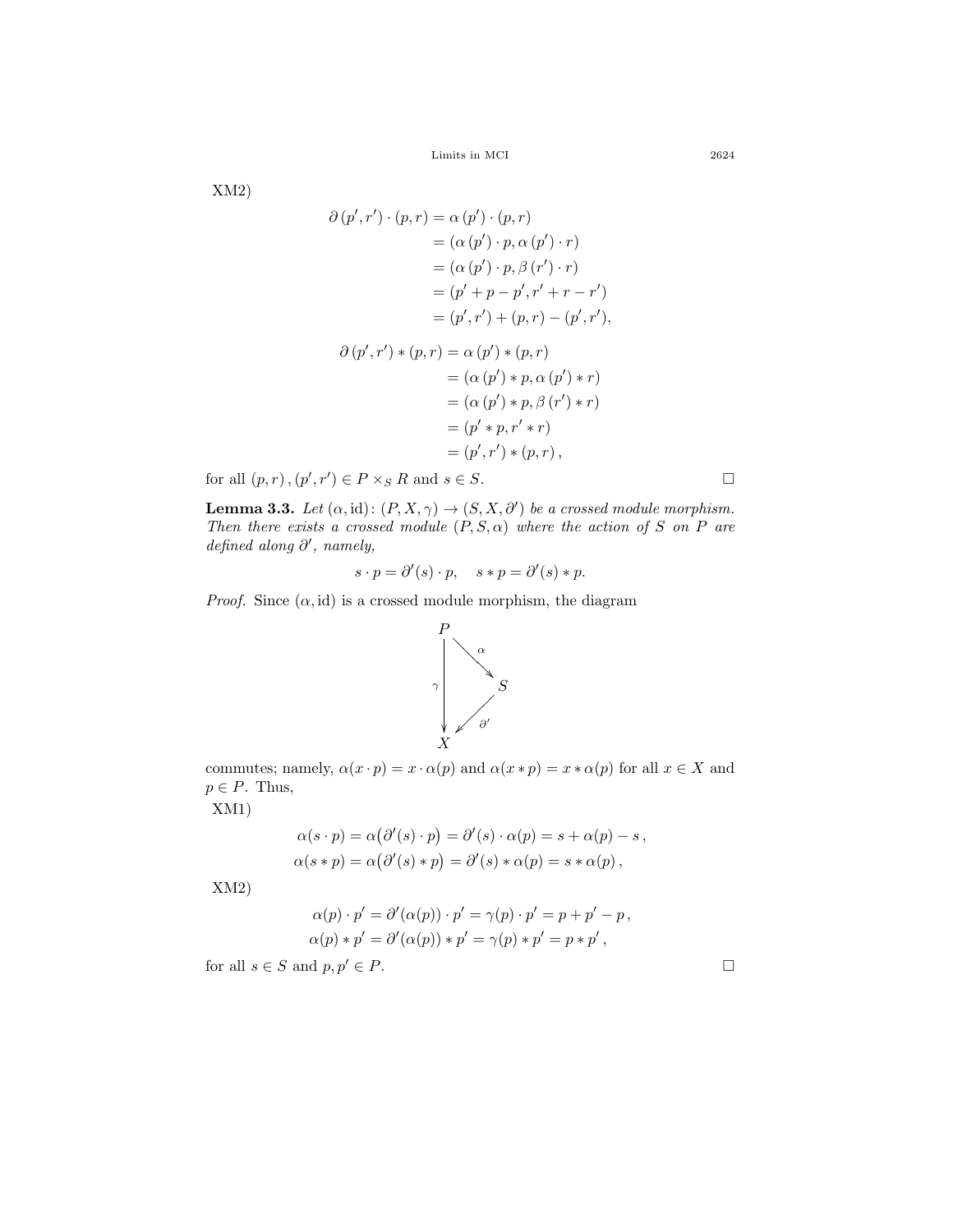<span id="page-9-0"></span>*Remark* 3.4. If  $(A, B, \partial)$  and  $(B, C, \partial')$  are crossed modules such that *C* acts on *A* in a compatible way with *B* (i.e.,  $(\partial' b \cdot a) = b \cdot a$ ), then  $(A, C, \partial' \partial)$  becomes a crossed module as well, see [[21\]](#page-18-12) for details.

**Lemma 3.5.** *Suppose that we have crossed module morphisms*

$$
(\alpha, id)
$$
:  $(P, X, \gamma) \rightarrow (S, X, \partial')$  and  $(\beta, id)$ :  $(R, X, \delta) \rightarrow (S, X, \partial')$ .

*Then there exists a crossed module*

$$
P \times_S R \to X \,,
$$

*which leads to the pullback object in* **XMod***/***X***.*

*Proof.* By using crossed module morphisms  $(\alpha, id)$  and  $(\beta, id)$ , we get the following morphisms of C

$$
\alpha: P \to S
$$
 and  $\beta: R \to S$ .

We already know that the pullback of these morphisms in  $\mathbb C$  are defined by the fiber product  $P \times_S R$  that makes the following diagram commutative and satisfies the universal property



By using Lemma [3.3](#page-8-0),  $\alpha$  and  $\beta$  turn into crossed modules. Thus, we get a crossed module  $\partial: P \times_S R \to S$  in the sense of Lemma [3.2.](#page-7-0) Moreover,  $\partial': S \to X$  is already a crossed module and *X* acts on  $P \times_S R$  in a natural way. Therefore, by using Remark [3.4](#page-9-0), we get the crossed module

$$
\partial'\partial\colon P\times_S R\to X,
$$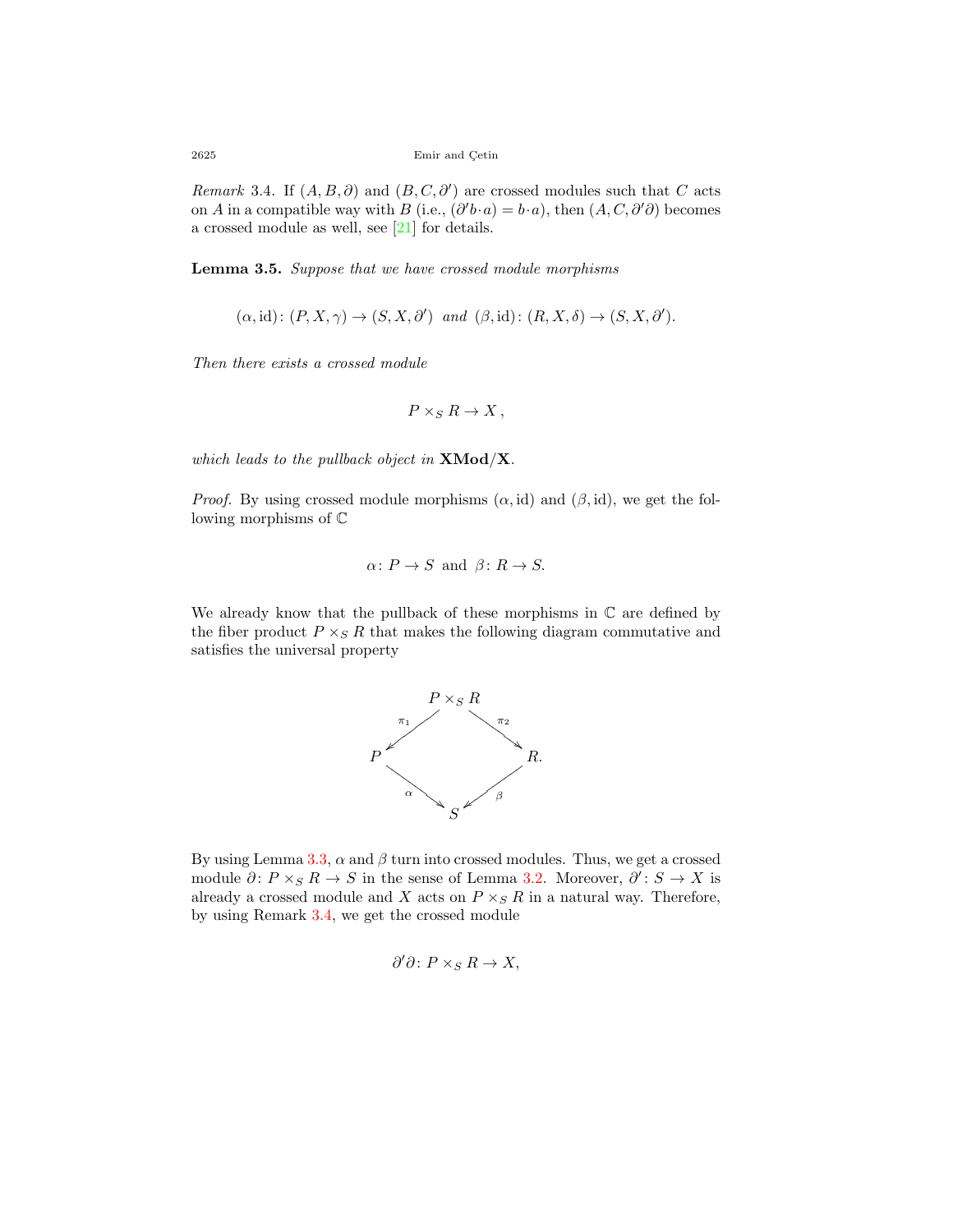which leads to the pullback object in the category of crossed *X*-modules. All fitting into the diagram



**Proposition 3.6.** *The category of crossed X-modules has an initial object*  $0 \rightarrow X$  *and a terminal object* id:  $X \rightarrow X$ *. Consequently, one can construct the product object as a pullback of the morphisms*



*where*  $X, X'$  *are two crossed*  $X$ *-modules and* 1 *is the terminal object.* 

This yields the following:

**Proposition 3.7.** *Given two crossed modules*  $\alpha: P \to S$  *and*  $\beta: R \to S$  *in a modified category of interest*  $\mathbb{C}$ *, their product is the crossed module*  $\partial$  :  $P \times_S R \rightarrow$ *S.*

Thus, we have proved the following theorem:

**Theorem 3.8.** *The category* **XMod***/***X** *is finitely complete.*

*Remark* 3.9*.* As a consequence of this section, one can obtain the completeness of the categories of crossed X-modules of groups, (commutative) algebras, Lie and Leibniz algebras, dialgebras, etc.

#### 4. **Pullback Crossed Modules**

<span id="page-10-0"></span>**Definition 4.1.** For a given crossed module  $(P, R, \partial)$  and a morphism  $\phi: S \rightarrow$ *R* in  $\mathbb{C}$ , the pullback crossed module is defined as a crossed module morphism

$$
(\phi', \phi) \colon \phi^*(P, R, \partial) \to (P, R, \partial),
$$

□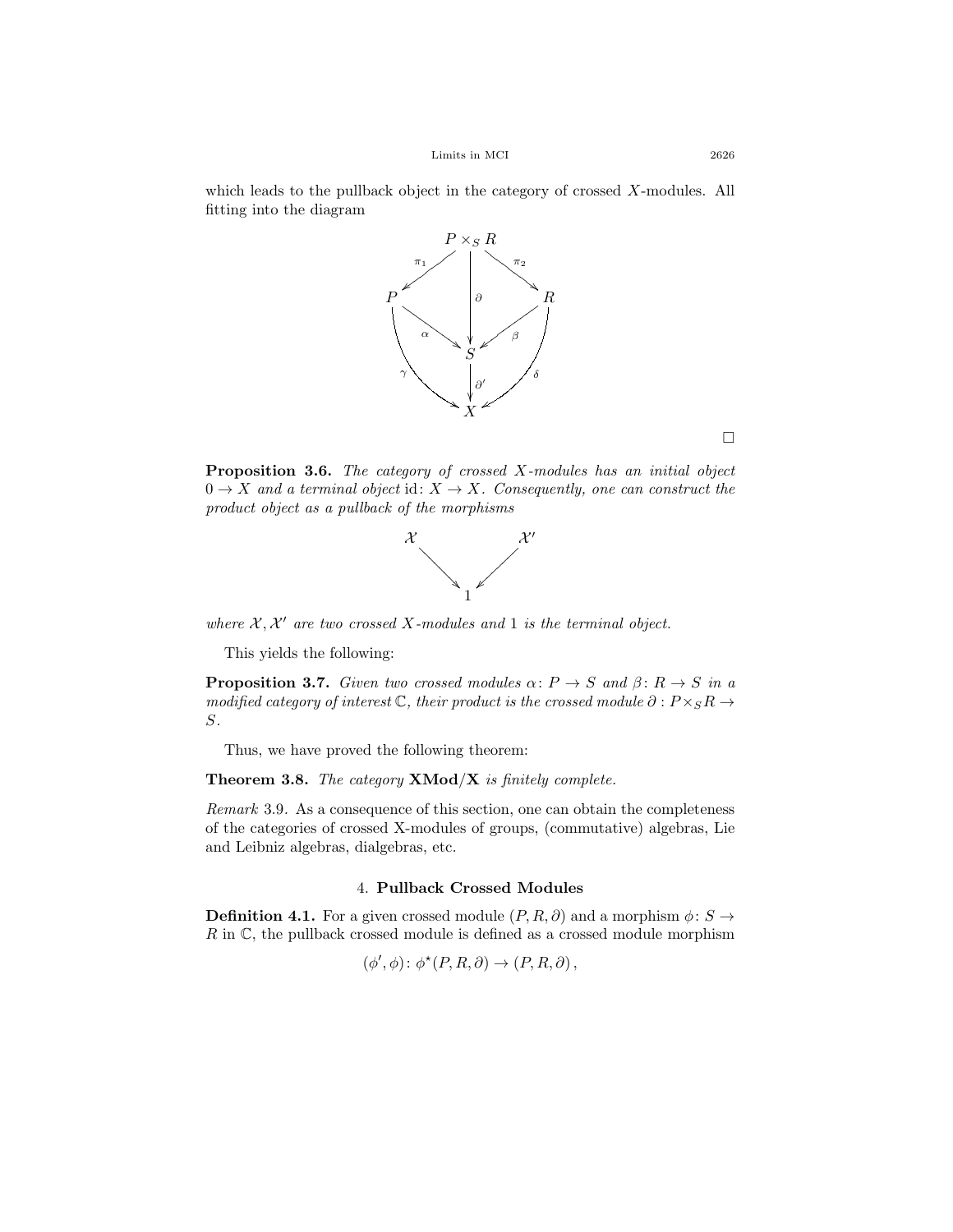where the crossed module:

$$
\phi^*(P, R, \partial) = (\phi^*(P), S, \partial^*)
$$

satisfies the following universal property:

For any crossed module morphism

$$
(f, \phi) : (X, S, \mu) \to (P, R, \partial),
$$

there exists a unique crossed module morphism

$$
(f^{\star},\mathrm{id}_S) : (X,S,\mu) \to (\phi^{\star}(P),S,\partial^{\star}),
$$

such that the following diagram commutes

<span id="page-11-0"></span>(4.1)  
\n
$$
(\phi^*(P), S, \partial^*)
$$
\n
$$
(\phi^*(P), S, \partial^*)
$$
\n
$$
\xrightarrow{\left(\begin{array}{c}\n(f^*, \mathrm{id}_S)_{\checkmark} \\
\downarrow \\
(\phi', \phi)\n\end{array}\right)} \qquad (X, S, \mu)
$$
\n
$$
\xrightarrow{\left(\begin{array}{c}\n(f, \phi) \\
\downarrow \\
(\phi', \phi)\n\end{array}\right)} \qquad (P, R, \partial).
$$

In other words, it can be seen as a pullback diagram [\[1](#page-17-6)],

<span id="page-11-1"></span>

In order to give a particular construction for the pullback crossed module, let  $(P, R, \partial)$  be a crossed module and let  $\phi : S \to R$  be a morphism in  $\mathbb{C}$ . Define

$$
\phi^*(P) = P \times_R S = \{ (p, s) | \partial (p) = \phi (s) \},
$$

and define the morphism  $\partial^* : \phi^*(P) \to S$  by

$$
\partial^{\star}(p,s) = s.
$$

There exists an action of *S* on  $\phi^*(P)$  defined by

$$
S \times \phi^*(P) \rightarrow \phi^*(P)
$$
  
(t, (p, s))  $\mapsto$  t · (p, s) = ( $\phi$ (t) · p, t + s - t),

and

$$
S \times \phi^*(P) \rightarrow \phi^*(P)
$$
  
(t, (p, s))  $\mapsto$  t \* (p, s) = (\phi(t) \* p, t \* s).

Then,  $(\phi^*(P), S, \partial^*)$  defines a crossed module since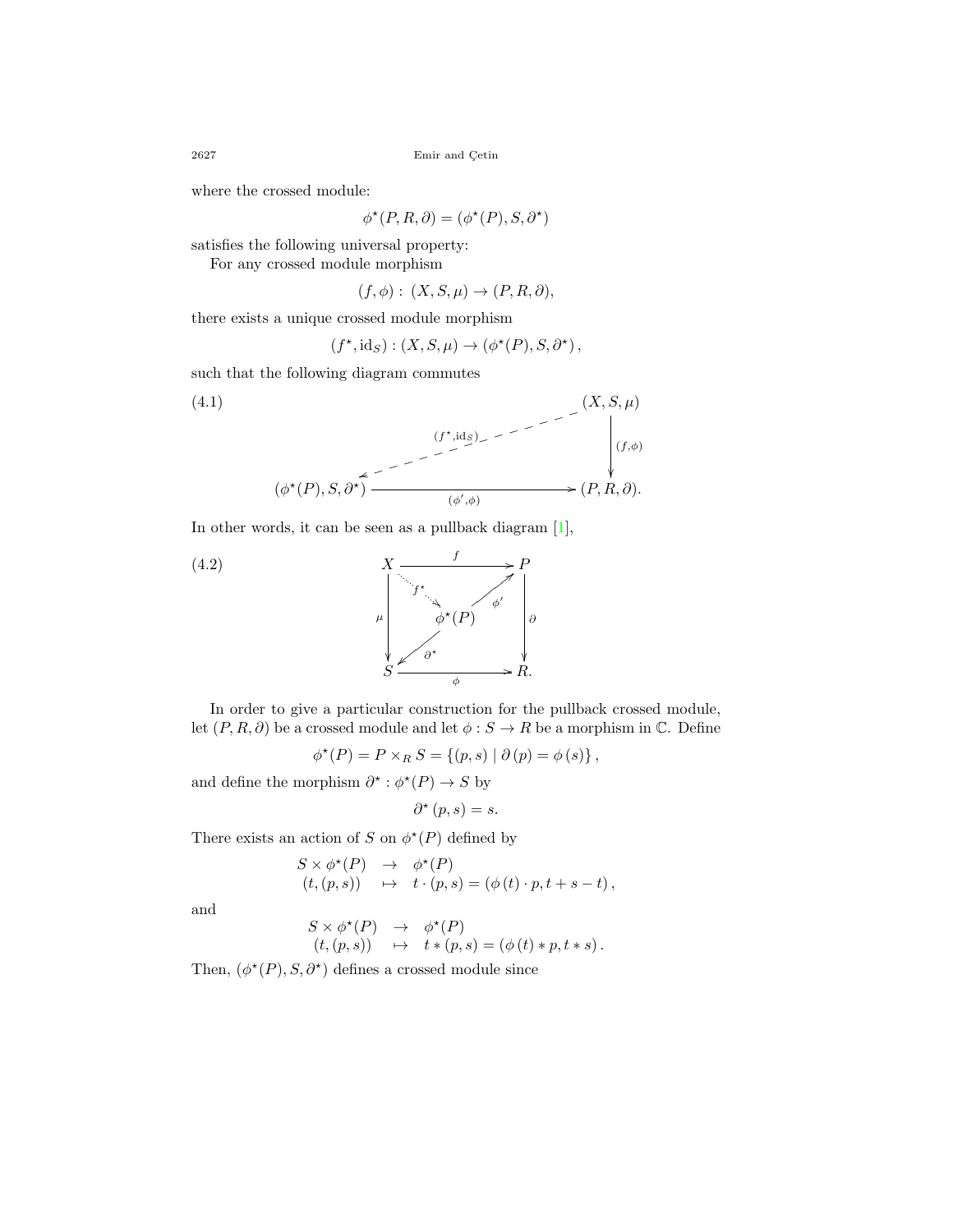$10000 \text{ Limits} \quad \text{and} \quad 2628$ 

XM1)

$$
\partial^{\star}(t \cdot (p, s)) = \partial^{\star}(\phi(t) \cdot p, t + s - t) = t + s - t = t + \partial^{\star}(p, s) - t,
$$
  

$$
\partial^{\star}(t \star (p, s)) = \partial^{\star}(\phi(t) * p, t * s) = t * s = t * \partial^{\star}(p, s),
$$

XM2)

$$
\partial^{\star} (p', s') \cdot (p, s) = s' \cdot (p, s)
$$
  
=  $(\phi (s') \cdot p, s' + s - s')$   
=  $(\partial (p') \cdot p, s' + s - s')$   
=  $(p' + p - p', s' + s - s')$   
=  $(p', s') + (p, s) - (p', s')$ ,  
 $\partial^{\star} (p', s') * (p, s) = s' * (p, s)$   
=  $(\phi (s') * p, s' * s)$ 

$$
= (\phi (s') * p, s' * s)
$$
  
= (\partial (p') \* p, s' \* s)  
= (p' \* p, s' \* s)  
= (p', s') \* (p, s),

for all  $(p, s)$   $(p', s') \in \phi^*(P)$  and  $t \in S$ .

This construction satisfies the universal property. Consider the crossed module morphism

$$
(\phi', \phi) : (\phi^*(P), S, \partial^*) \to (P, R, \partial),
$$

where  $\phi' : \phi^*(P) \to P$  is defined by  $\phi'(p, s) = p$ . Suppose that  $(X, S, \mu)$  is a crossed module and the tuple

<span id="page-12-1"></span>(4.3)  $(f, \phi) : (X, S, \mu) \to (P, R, \partial)$ 

is a crossed module morphism.

Define:  $f^* : X \to \phi^*(P)$  by  $f^*(x) = (f(x), \mu(x))$ . Then,

$$
(f^{\star}, \mathrm{id}_S) : (X, S, \mu) \to (\phi^{\star}(P), S, \partial^{\star})
$$

becomes a crossed module morphism. In fact the diagram

$$
X \xrightarrow{\mu} S
$$
  

$$
f^* \downarrow \qquad \qquad \downarrow id_S
$$
  

$$
\phi^*(P) \xrightarrow{\partial^*} S
$$

is commutative since

<span id="page-12-0"></span>(4.4) 
$$
\partial^{\star} f^{\star}(x) = \partial^{\star} (f(x), \mu(x)) = \mu(x) = id_{S}\mu(x),
$$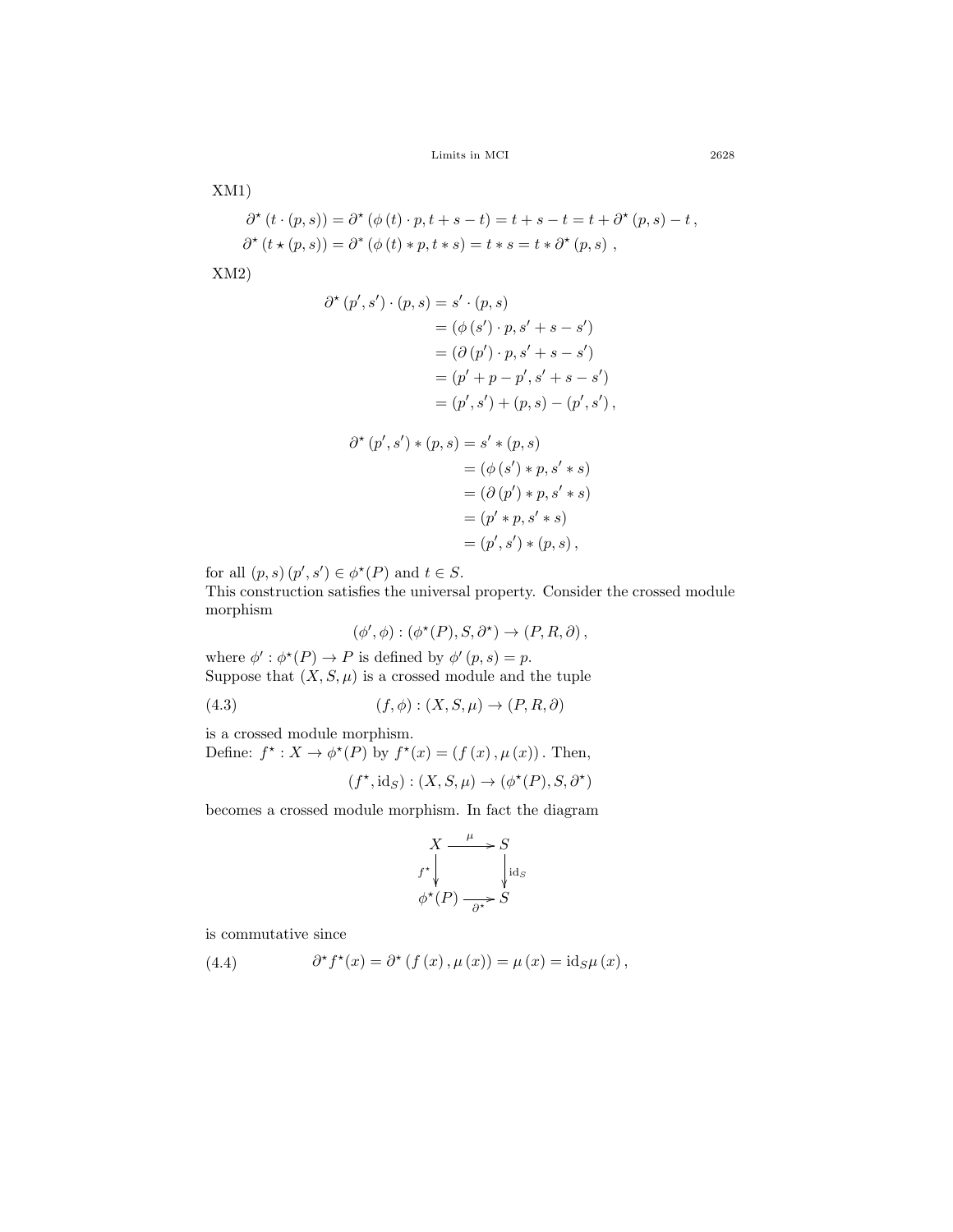and

$$
f^{\star}(s \cdot x) = (f(s \cdot x), \mu(s \cdot x))
$$
  
= (\phi(s) \cdot f(x), s \cdot \mu(x))  
= s \cdot (f(x), \mu(x))  
= id\_{S}(s) \cdot f^{\star}(x),

$$
f^*(s * x) = (f (s * x), \mu (s * x))
$$
  
= (\phi (s) \* f (x), s \* \mu (x))  
= s \* (f (x), \mu (x))  
= id<sub>S</sub> (s) \* f^\*(x),

for all  $s \in S$  and  $x \in X$ . Moreover, we have

<span id="page-13-0"></span>(4.5) 
$$
\phi' f^*(x) = \phi' (f (x), \mu (x)) = f (x),
$$

that makes diagram  $(4.1)$  commutative. In other words, pullback diagram  $(4.2)$  $(4.2)$  $(4.2)$ commutes since

- $\partial^* f^*(x) = \mu(x)$  from [\(4.4\)](#page-12-0),
- $\phi\mu = \partial f$  since [\(4.3](#page-12-1)) is a crossed module morphism,
- $\phi' f^* = f \text{ from } (4.5).$  $\phi' f^* = f \text{ from } (4.5).$  $\phi' f^* = f \text{ from } (4.5).$

Finally, we need to prove that  $(f^*, id)$  is unique in  $(4.1)$  $(4.1)$  $(4.1)$ . Suppose that

 $(f^{**}, id_S) : (X, S, \mu) \to (\phi^*(P), S, \partial^*)$ 

is a crossed module morphism with the same property as  $(f^*, id)$ . We get

 $\partial^{\star} f^{\star\star}(x) = f(x), \qquad \partial^{\star} f^{\star\star}(x) = \mu(x),$ 

for all  $x \in X$  which implies

$$
f^{\star\star}(x) = (p, s) = (f(x), \mu(x)) = f^{\star}(x),
$$

and proves that  $(f^*, id)$  is unique.

Therefore, we have the following:

**Corollary 4.2.** *We get a functor in* C

$$
\phi^\star \colon \mathbf{XMod}/\mathbf{R} \to \mathbf{XMod}/\mathbf{S}.
$$

*Moreover, let*  $(P, R, \partial)$  *be a crossed module and let*  $\phi: S \to R$  *be a morphism in* C*. We have the pullback diagram*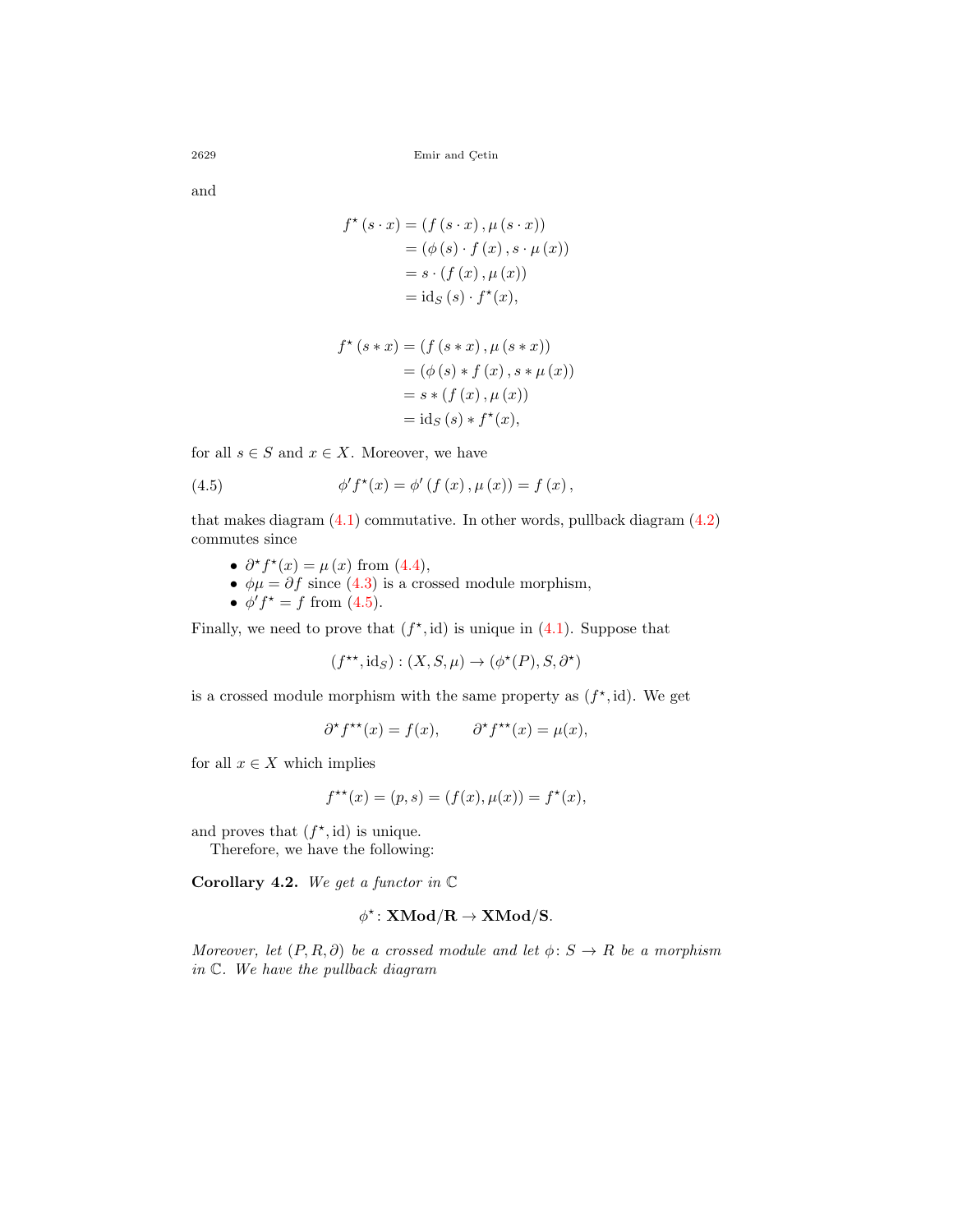

**Example 4.3.** Given an object *R* and a normal subobject *N* of *R*, then  $(N, R, \partial)$  is a crossed module where  $\partial$  is the inclusion map. Suppose that  $\phi: S \to R$  is a morphism. Then the pullback crossed module is defined by

$$
\phi^*(N) = \{(n, s) | \partial(n) = \phi(s), n \in N, s \in S\}
$$
  
\n
$$
\cong \{s \in S | \phi(s) = n, n \in N\}
$$
  
\n
$$
= \phi^{-1}(N),
$$

and the pullback diagram is

$$
\phi^{-1}(N) \xrightarrow{\phi'} N
$$
\n
$$
\phi^* \downarrow \qquad \qquad \phi'
$$
\n
$$
S \xrightarrow{\phi} R.
$$

where the preimage  $\phi^{-1}(N)$  is a normal subobject of *S*. In particular, if  $N = \{0\}$ , then

$$
\phi^{\star}\left(\{0\}\right) \cong \{s \in S \mid \phi\left(s\right) = 0\} = \ker \phi.
$$

So kernels are particular cases of pullback crossed modules.

# 5. **Pullback Cat**<sup>1</sup> **-Objects**

**Definition 5.1.** The definition of pullback  $cat^1$ -object along a morphism is similar to the one for crossed modules given in Definition [4.1](#page-10-0). For a given cat<sup>1</sup>-object  $(R, S)$  and a morphism  $\phi: Q \to S$  in  $\mathbb{C}$ , we require a cat<sup>1</sup>-object  $\phi^*(R, S) = (\phi^*(R), Q)$  to fill the pullback diagrams

<span id="page-14-0"></span>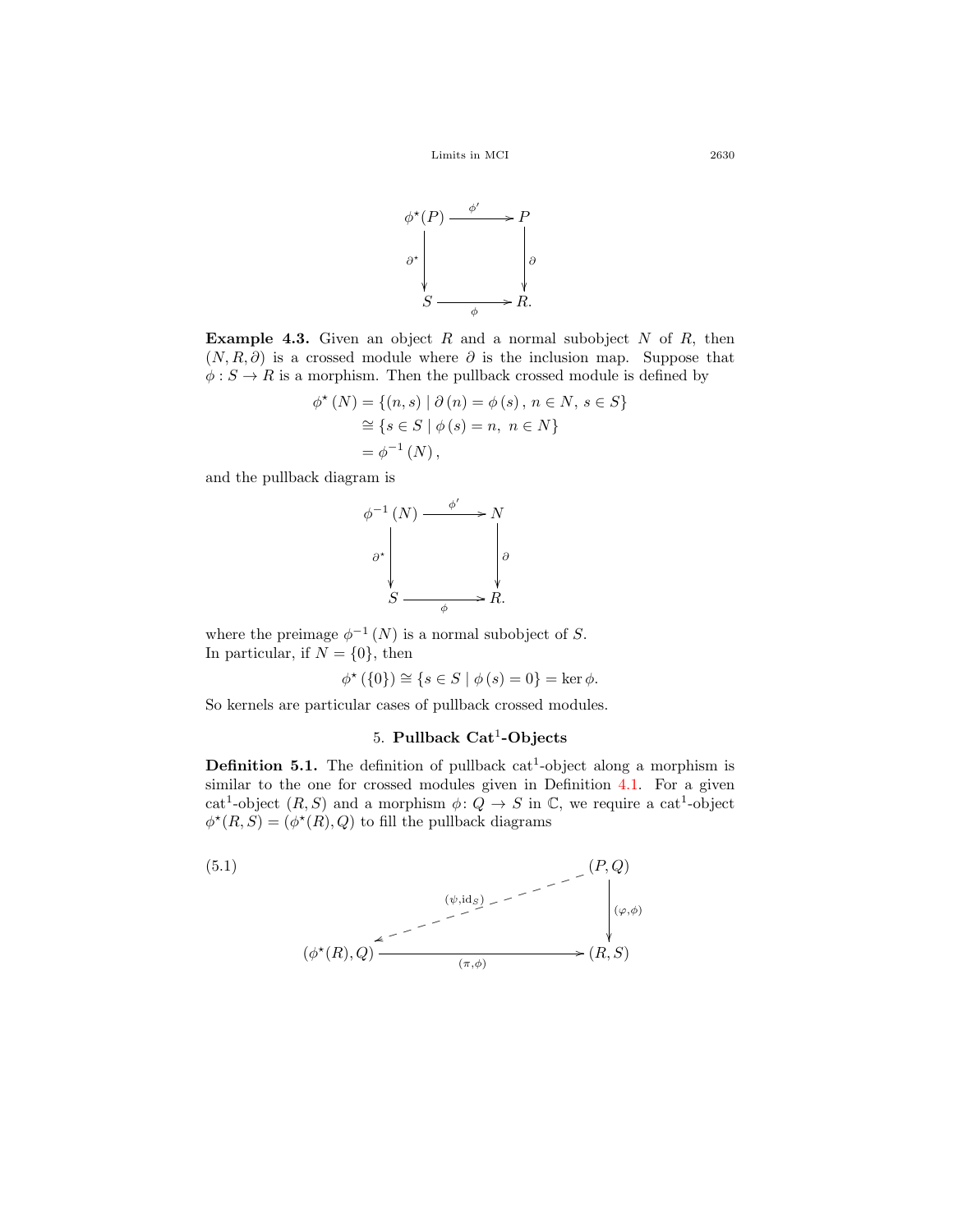and

<span id="page-15-0"></span>(5.2)  

$$
P \xrightarrow{\varphi} R
$$
  

$$
t' \xrightarrow{\varphi} t'
$$
  

$$
t' \xrightarrow{\varphi} s'
$$
  

$$
Q \xrightarrow{\varphi} S.
$$

Note that we do not include the embedding morphisms in the above diagrams for the sake of simplicity.

In order to give a particular construction for the pullback cat<sup>1</sup>-object, let  $(e; s, t : R \to S)$  be a cat<sup>1</sup>-object and let  $\phi : Q \to S$  be a morphism. Define

$$
\phi^{\star}(e; s, t: R \to S) = (e^{\star}; s^{\star}, t^{\star} : \phi^{\star}(R) \to Q),
$$

where

$$
\phi^*(R) = \{(q_1, r, q_2) \in Q \times R \times Q \mid \phi(q_1) = s(r), \phi(q_2) = t(r)\}\
$$

is a subobject of  $Q \times R \times Q$ . Define the morphisms:

$$
s^{\star}(q_1,r,q_2) = q_1, \quad t^{\star}(q_1,r,q_2) = q_2, \quad e^{\star}(q) = (q,e\phi(q),q).
$$

It is easily verified that  $s^*e^* = t^*e^* = \text{id}_Q$ . Moreover, let  $(q'_1, r_1, q_1) \in \text{ker } s^*$ and  $(q_2, r_2, q'_2) \in \ker t^*$ . Then

 $s^*$   $(q'_1, r_1, q_1) = 0_Q$  and  $t^*$   $(q_2, r_2, q'_2) = 0_Q$ , which implies  $q'_1 = q'_2 = 0_Q$ , hence we get  $r_1 \in \text{ker } s$  and  $r_2 \in \text{ker } t$ . Therefore,

$$
(q'_1, r_1, q_1) * (q_2, r_2, q'_2) = (0_Q * q_2, r_1 * r_2, q_1 * 0_Q)
$$
  
= (0<sub>Q</sub>, r<sub>1</sub> \* r<sub>2</sub>, 0<sub>Q</sub>)  
= (0<sub>Q</sub>, 0<sub>R</sub>, 0<sub>Q</sub>),

and

$$
(q'_1, r_1, q_1) + (q_2, r_2, q'_2) = (0_Q + q_2, r_1 + r_2, q_1 + 0_Q)
$$
  
=  $(q_2, r_2 + r_1, q_1)$   
=  $(q_2, r_2, q'_2) + (q'_1, r_1, q_1)$ ,

which implies

$$
(q'_1,r_1,q_1) + (q_2,r_2,q'_2) - (q'_1,r_1,q_1) - (q_2,r_2,q'_2) = 0_{\phi^*(R)}.
$$

Consequently, we get the  $cat^1$ -object structure

$$
(e^{\star};s^{\star},t^{\star}:\phi^{\star}(R)\to Q)\,.
$$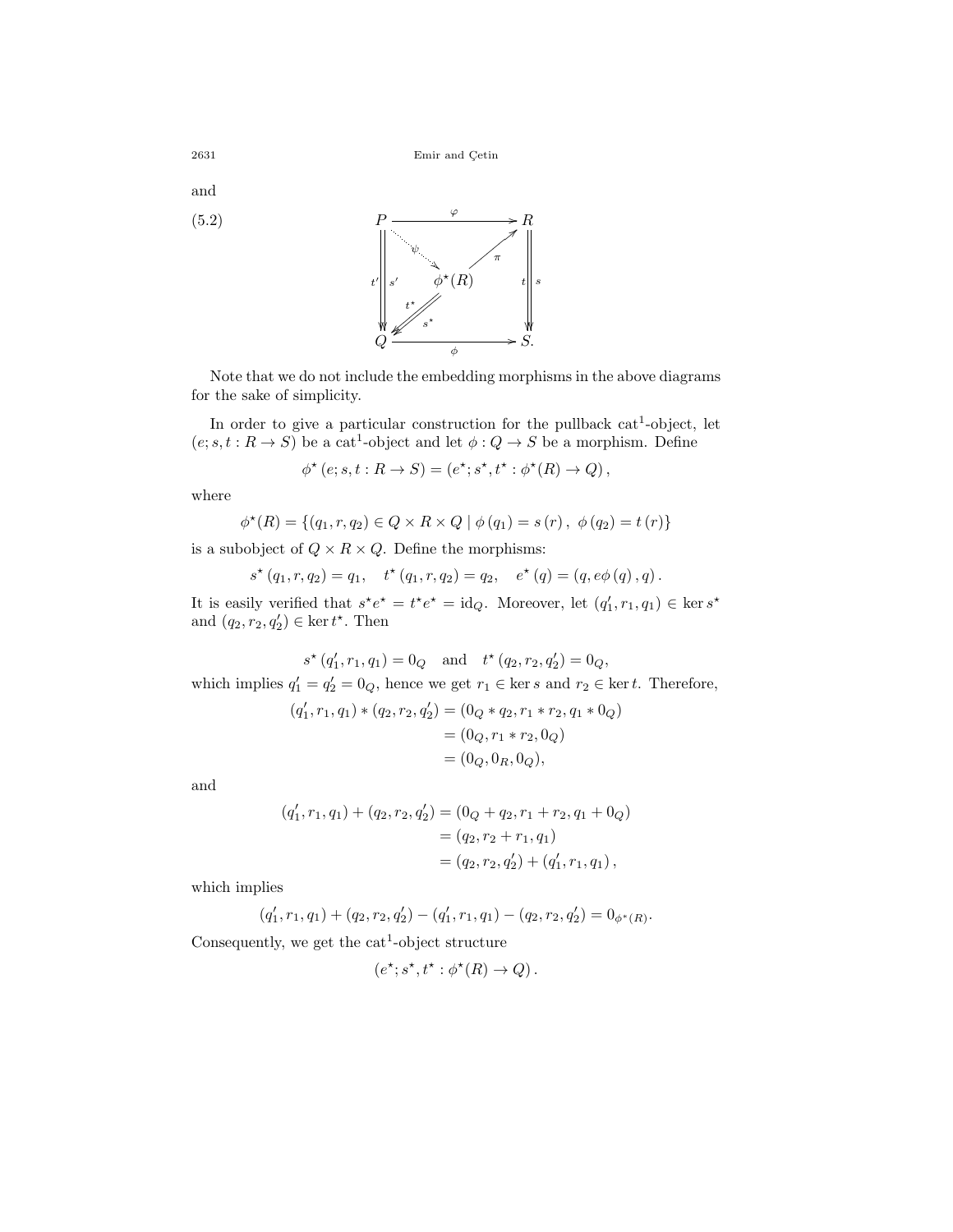$\begin{tabular}{c} Limits in MCI \end{tabular} \hspace{1in} 2632 \\$ 

Define the morphism

$$
\pi: \quad \phi^*(R) \quad \to \quad R
$$
  
\n
$$
(q_1, r, q_2) \quad \mapsto \quad \pi (q_1, r, q_2) = r.
$$

Since

$$
\phi s^* ((q_1, r, q_2)) = \phi (q_1) = s (r) = s\pi (q_1, r, q_2), \n\phi t^* ((q_1, r, q_2)) = \phi (q_2) = t (r) = t\pi (q_1, r, q_2), \n\pi e^* (q) = \pi (q, e\phi (q), q) = e\phi (q),
$$

for all  $(q_1, r, q_2) \in \phi^*(R)$ ,  $q \in Q$ , the following diagram commutes



Hence  $(\pi, \phi)$  becomes a cat<sup>1</sup>-object morphism.

Now we need to prove the universal property. Let

$$
(\varphi, \phi) : (e'; s', t' : P \to Q) \to (e; s, t : R \to S)
$$

be any  $cat^1$ -morphism such that the following diagram commutes



Define  $\psi : P \to \phi^*(R)$  by  $\psi(p) = (s'(p), \varphi(p), t'(p))$ . Then

$$
(\psi, \mathrm{id}_Q) : (e'; s', t' : P \to Q) \to (e^{\star}; s^{\star}, t^{\star} : \phi^{\star}(R) \to Q)
$$

becomes a cat<sup>1</sup>-object since

$$
s^{\star}\psi(p) = s^{\star}(s'(p), \varphi(p), t'(p)) = s'(p) = id_{Q}s'(p),
$$
  

$$
t^{\star}\psi(p) = t^{\star}(s'(p), \varphi(p), t'(p)) = t'(p) = id_{Q}t'(p),
$$

and

$$
\psi e' (q) = (s' e' (q), \varphi e' (q), t' e' (q)) = (q, e \phi (q), q) = e^* id_Q (q),
$$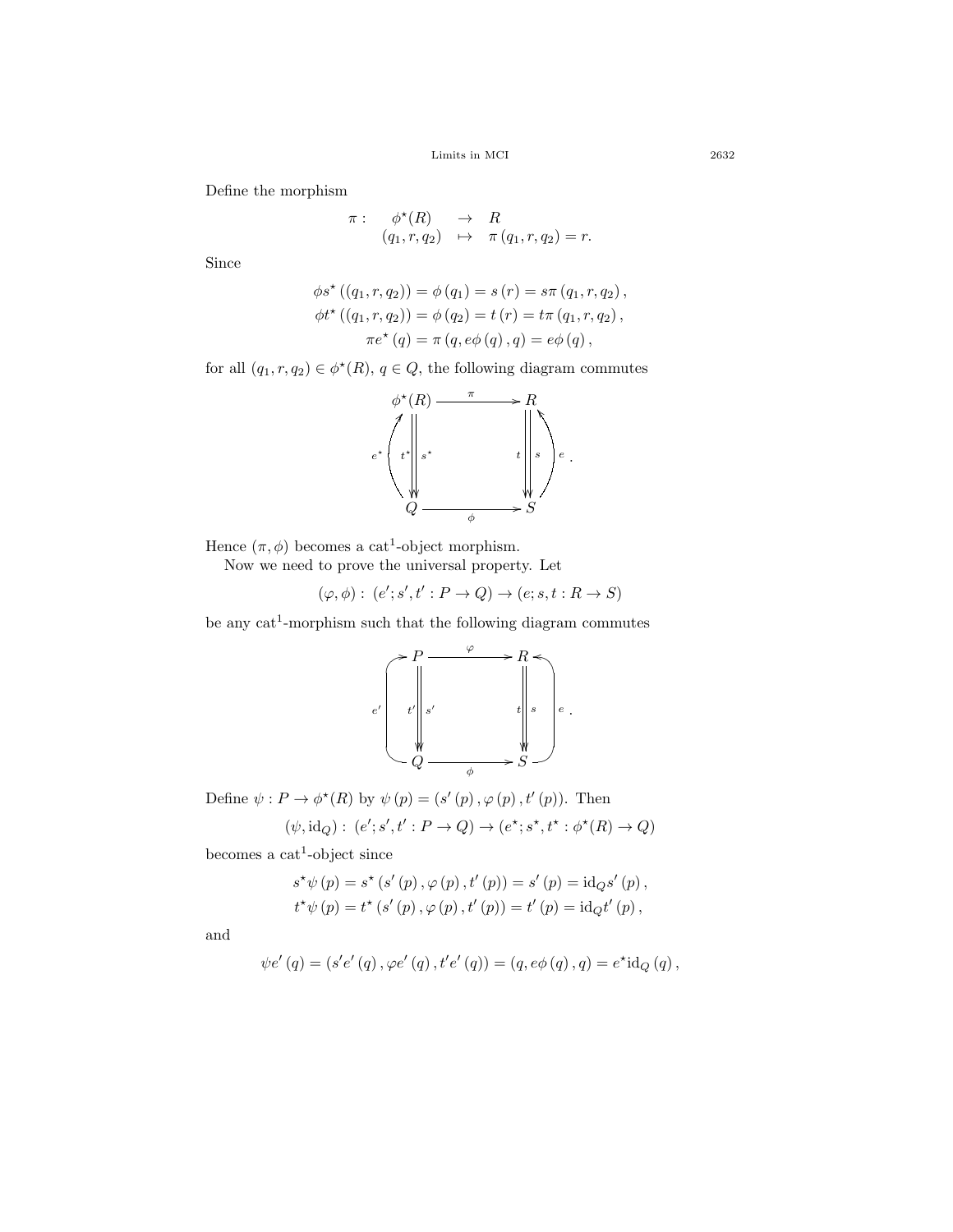for all  $p \in P$  and  $q \in Q$ . Moreover we have

$$
\pi \psi (p) = \pi (s' (p), \varphi (p), t' (p)) = \varphi (p),
$$

which makes  $(5.1)$  $(5.1)$  $(5.1)$  commutative and leads to the pullback diagram  $(5.2)$  $(5.2)$ . The uniqueness of  $(\pi, \phi)$  can be proven analogous to the crossed module case given in the previous section.

### 6. **Conclusion**

We have provided the commutativity of the following diagram (up to isomorphism) for a fixed morphism  $\phi$  of  $\mathbb{C}$ .



Another main outcome of the paper is the following:

One can obtain pullback crossed modules and pullback  $cat<sup>1</sup>$ -objects in many well-known algebraic categories listed in Example [2.3](#page-3-1) such as category of groups, (commutative) algebras, dialgebras, Lie algebras and Leibniz algebras, etc. For instance, if we consider the cases of category of groups and commutative algebras, we are lead to the constructions given in  $[2,3,6]$  $[2,3,6]$  $[2,3,6]$  $[2,3,6]$ .

## **Acknowledgments**

The authors are thankful to Enver Onder Uslu, Murat Alp and the anonymous referee for their invaluable comments and suggestions.

#### **REFERENCES**

- <span id="page-17-6"></span>[1] J. Adámek, H. Herrlich and G.E. Strecker, Abstract and Concrete Categories: the Joy of Cats, Dover Books on Mathematics, 2009.
- <span id="page-17-3"></span>[2] M. Alp, Pullbacks of crossed modules and cat-1 groups, *Turk. J. Math.* **22** (1998) 273– 281.
- <span id="page-17-4"></span>[3] M. Alp, Pullbacks of crossed modules and cat-1 commutative algebras, *Turk. J. Math.* **30** (2006) 237–246.
- <span id="page-17-1"></span>[4] H.J. Baues and E.G. Minian, Crossed extensions of algebras and Hochschild cohomology, *Homology Homotopy Appl.* **4** (2002), no. 2, part 1, 63–82.
- <span id="page-17-0"></span>[5] Y. Boyacı, J.M. Casas, T. Datuashvili and E.Ö. Uslu, Actions in MCI with application to crossed modules, *Theory Appl. Categ.* **30** (2015), Paper no. 25, 882–908.
- <span id="page-17-5"></span>[6] R. Brown and C.D. Wensley. On finite induced crossed modules and the homotopy 2-type of mapping cones, *Theory Appl. Categ.* **1** (1995) 54–70.
- <span id="page-17-2"></span>[7] J.M. Casas, R.F. Casado, E. Khmaladze and M. Ladra, More on crossed modules of Lie, Leibniz, associative and diassociative algebras, Arxiv:1508.01147 [math.RA].